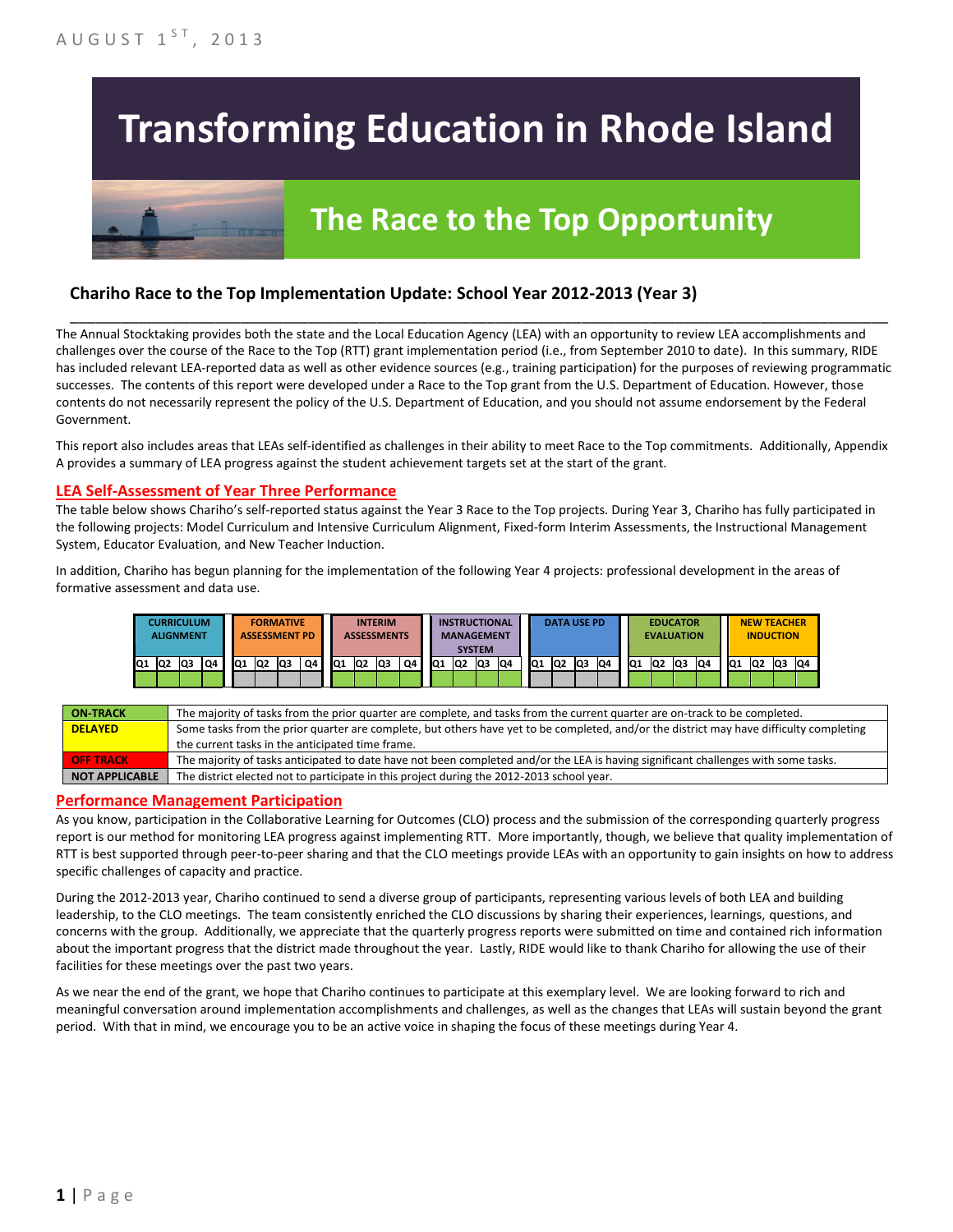#### **System of Support 1: Standards and Curriculum**

Based on the quarterly progress reports submitted by Chariho, as well as participation in additional applicable activities through the end of the 2012-2013 school year, we have assessed the district as 'on track (green),' 'delayed (yellow),' 'off track/at risk (red)', or 'not applicable (grey) on each of the Year 3 System of Support 1 scope of work tasks for Race to the Top. This assessment is reflected in the table below. Please note that further description of these statuses can be found on page one of this report.

Over the past two years, Chariho continued to ensure all teachers and building leaders understand the expectations for school level transition benchmarks, and that the plan for the district's curriculum transition is well communicated. As noted in their quarterly progress updates, the implementation of an aligned curriculum was on administrative and staff meeting agendas throughout the year, which helped ensure alignment.

Throughout the grant period, Chariho has identified opportunities for educators to deepen understanding of Common Core State Standards (CCSS). RIDE is pleased to note that Chariho received a grant for a mathematics professional learning community, geared towards continuing the work with the Dana Center writing team and developing capacity at the building level. Through this grant, Chariho was able to create lab classrooms and, starting in quarter three of the school year, other teachers were able to observe the new curriculum in these 'signature classrooms'. Additionally, Chariho was selected by RIDE to participate in performance assessment training, which will help social studies and science teachers support the work of the CCSS in mathematics.

Chariho has made significant progress against implementing a guaranteed and viable curriculum aligned to the new Common Core State Standards. Over the past two years, Chariho has worked in partnership with RIDE, the Dana Center, and several other districts to create an aligned K-12 curriculum in mathematics. During the 2012-2013 school year, Chariho implemented this curriculum in grades K-10 and laid the foundation for full K-12 implementation in the upcoming school year (SY13-14). This was in large part due to teacher contributions to this curriculum during common planning time, staff meetings, and grade-level meetings. In addition, Chariho has contributed to an aligned curriculum in English language arts. RIDE is pleased to note that, at the conclusion of the 2012-2013 school year, both curricula were approved by the Chariho school committee.

We commend Chariho on their work in this area, and are happy to hear that Chariho has found access to expertise in other district's valuable. We look forward to hearing about additional opportunities that Chariho has created for further collaboration within their district and across the southern districts.

|                                                                                                                                                                                                                                                           | Year 3:SY12-13 |                                         |                |                                         |  |  |
|-----------------------------------------------------------------------------------------------------------------------------------------------------------------------------------------------------------------------------------------------------------|----------------|-----------------------------------------|----------------|-----------------------------------------|--|--|
| <b>Intensive Curriculum Alignment and Model Curriculum Development</b>                                                                                                                                                                                    | Q1             | Q <sub>2</sub>                          | Q <sub>3</sub> | Q <sub>4</sub>                          |  |  |
| Develop and communicate a multi-year Transition Plan for the Common Core State Standards implementation, including clear<br>expectations for school level transition benchmarks and a plan for developing a curriculum aligned to the CCSS in grades K-12 |                | Modify as Modify as Modify as<br>needed | needed         | needed                                  |  |  |
| Identify opportunities for educators to work collaboratively to deepen understanding of CCSS (e.g. Common Planning Time, grade<br>level team, department meetings, faculty meetings)                                                                      |                | Modify as Modify as Modify as<br>needed | needed         | needed                                  |  |  |
| Create implementation plan, including the identification of aligned resources, to support roll out of new curricula                                                                                                                                       |                | needed                                  | needed         | Modify as Modify as Modify as<br>needed |  |  |
| Develop curriculum aligned to the Common Core State Standards, including participation in Dana Center curriculum writing and<br>leadership sessions (if applicable)                                                                                       |                | ж                                       |                |                                         |  |  |

*\*Please note: the 'x' in the above table represents the anticipated completion timeline set by RIDE, not when the district completed the task. Additionally, for further clarification on the criteria used to select each status, consult the description on page one of this report.*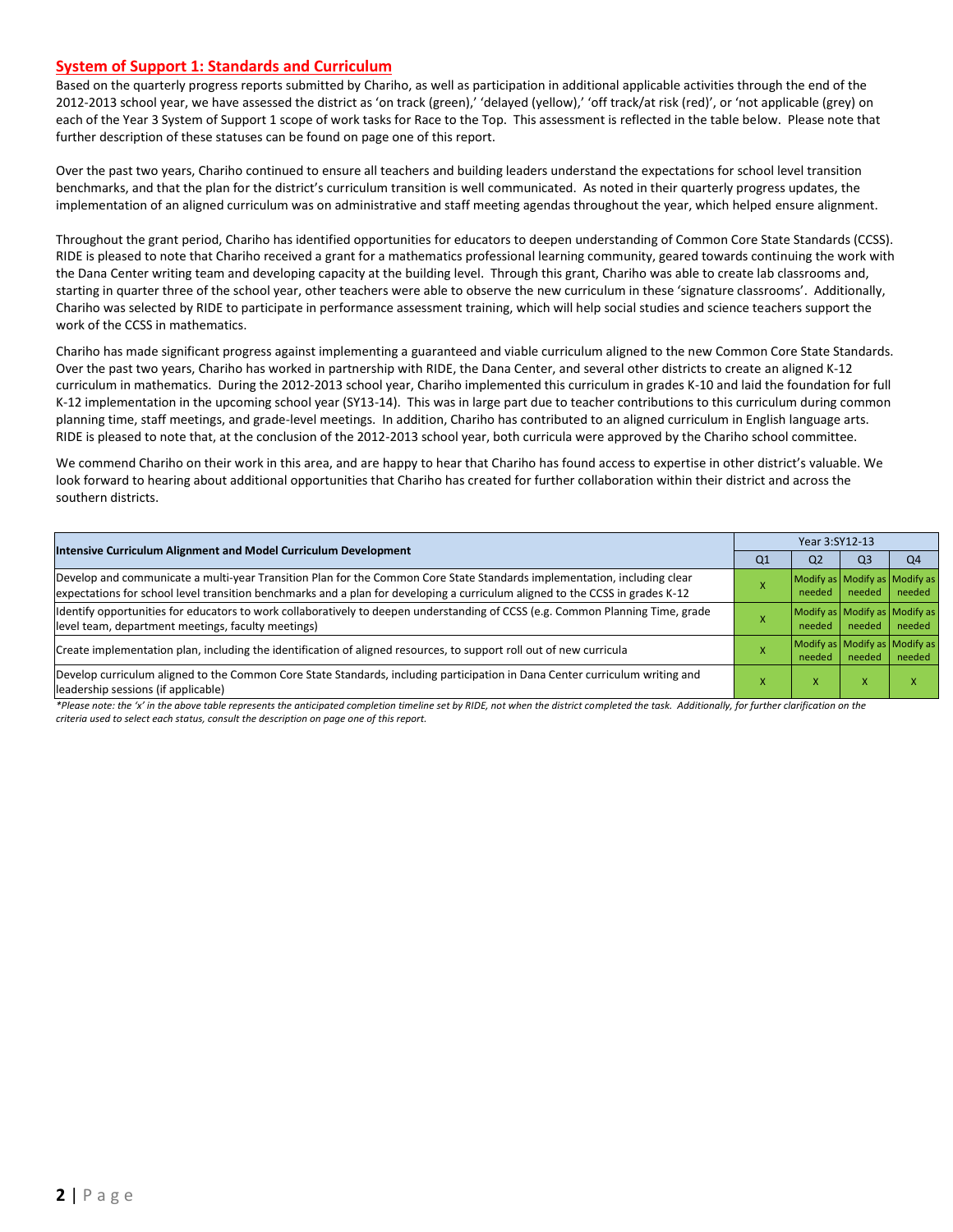#### **System of Support 2: Instructional Improvement Systems**

During the 2012-2013 school year, Chariho chose to implement two of the four Race to the Top projects in System of Support 2 (Interim Assessments, and the Instructional Management System). Based on the quarterly progress reports submitted by Chariho, as well as participation in additional applicable activities through the end of the 2012-2013 school year, we have assessed the district on each of the Year 3 scope of work tasks for those applicable projects.

Chariho administered all three paper-based interim assessment fixed-form tests in both ELA and mathematics to the 3<sup>rd</sup> and 4<sup>th</sup> grade classrooms at one elementary school. To prepare for the administration of the tests, Chariho sent teachers, district administrators, and the building administrator to RIDE training in September 2012. The district then trained other teachers on the administration of the assessments, as well as the connections to instructional movement based on the data. Based on feedback provided during the CLO meetings, the district seemed to find the assessments to be a helpful tool in preparing for the transition to the PARCC assessment and noted that the items were rigorous. Looking ahead to the 2013- 2014 school year, we encourage Chariho to continue thinking about how further engagement in the assessments will meet the unique needs of the district.

Chariho worked with their in-district data steward to upload the necessary Teacher Course Student data needed to allow educator access to the Instructional Management System. The district chose not to implement the Exceed RtI Module, but did train all principals and a group of teacher trainers in both the Pinnacle Instruction and RtI modules. RIDE has noted that, while the district did not deepen use of the IMS among *all* educators, they did utilize the IMS as part of the curriculum writing process with the Dana Center. Moving forward, Chariho has indicated that they need to examine their training and use of the system in light of the discontinuation of the curriculum portion of the IMS.

In its quarterly progress reports, Chariho noted that it has encountered the following challenges around this work:

- Planning around rolling out IMS use on a large scale
- Complications for the planning process, given the timeframes for discontinuation of Pinnacle Instruction

In the upcoming school year, Chariho has indicated that they will fully participate in the Data Use professional development. Additionally, we anticipate that Chariho will provide teachers with access to the Formative Assessment professional development series. We look forward to hearing more about Chariho's plans for implementing these new initiatives.

| Interim Assessments (accessed via the Instructional Management System)                                                                                                                  | Year 3:SY12-13    |                               |                                                                |          |  |  |
|-----------------------------------------------------------------------------------------------------------------------------------------------------------------------------------------|-------------------|-------------------------------|----------------------------------------------------------------|----------|--|--|
|                                                                                                                                                                                         | Q1                | Q <sub>2</sub>                | Q3                                                             | $\Omega$ |  |  |
| Develop protocols or expectations regarding the use of interim assessment to inform instruction including timelines for<br>administration and process for scoring and reporting results |                   |                               |                                                                |          |  |  |
| Send LEA-determined facilitators to RIDE provided training on both the Fixed-Form assessment tool and the test-building tool                                                            | <b>Fixed Form</b> | <b>Test</b><br><b>Builder</b> |                                                                |          |  |  |
| Train of educators in the LEA on the administration and use of interim assessments utilizing RIDE-trained facilitators                                                                  |                   | $\mathbf{v}$<br>v             |                                                                |          |  |  |
| Administration of Interim Assessments in selected grades and content area(s)                                                                                                            | $1st$ Fixed       |                               | $2^{nd}$ Fixed $3^{rd}$ Fixed<br>Form Test Form Test Form Test |          |  |  |

| <b>Instructional Management System (IMS)</b>                                                                                                                                                              | Year 3:SY12-13                          |                |                |                |  |  |
|-----------------------------------------------------------------------------------------------------------------------------------------------------------------------------------------------------------|-----------------------------------------|----------------|----------------|----------------|--|--|
|                                                                                                                                                                                                           | Q <sub>1</sub>                          | Q <sub>2</sub> | Q <sub>3</sub> | Q <sub>4</sub> |  |  |
| Designate an LEA data steward to support decision making around data collections and systems implementation and to provide input<br>and feedback on data initiatives through designated representatives   | As needed As needed As needed As needed |                |                |                |  |  |
| Maintain data quality standards of local student information systems and upload local assessment data and program information as<br>required by RIDE in a timely manner                                   |                                         |                |                |                |  |  |
| Following RIDE training, LEA Administrative Users and LEA Trainers configure the IMS for educator use and to provide end users with<br>access and training needed to utilize the IMS for daily activities |                                         | ⋏              | ⋏              |                |  |  |
| Deepen the understanding and use of the IMS among all educators                                                                                                                                           |                                         | x              | ⋏              |                |  |  |

| 'Data Use' Professional Development                                                                                                           | Year 3:SY12-13 |                |                |                |  |  |
|-----------------------------------------------------------------------------------------------------------------------------------------------|----------------|----------------|----------------|----------------|--|--|
|                                                                                                                                               | Q1             | Q <sub>2</sub> | Q <sub>3</sub> | Q <sub>4</sub> |  |  |
| In coordination with RIDE, select 'Data Use' training dates for each cohort of schools, as applicable                                         |                |                |                | Year 2         |  |  |
| Identify and provide RIDE with the leadership team members from each school who will participate in Year 2 training cohorts, as<br>applicable |                |                |                | Year 2         |  |  |
| Following 'Data Use' professional development, identify district and school practices to sustain and deepen data use and<br>collaboration     | Year 1         | Year 1         | Year           | Year 1         |  |  |

\* Please note that, for this project, 'year 1' refers to cohort 1 taking place during the 2012-2013 school year, and 'Year 2' refers to cohort 2 taking place during the 2013-2014 school year.

| [Formative Assessment Professional Development Modules (accessed via the Instructional Management System)        |         | Year 3:SY12-13 |                         |                |  |  |  |
|------------------------------------------------------------------------------------------------------------------|---------|----------------|-------------------------|----------------|--|--|--|
|                                                                                                                  |         | Q <sub>2</sub> | Q <sub>3</sub>          | O <sub>4</sub> |  |  |  |
| ldentify facilitators who will support the implementation of formative assessment practices in daily instruction |         |                |                         | SY13-14        |  |  |  |
| Coordinate participation of educators in training modules and communities of practice                            | SY12-13 |                | SY12-13 SY12-13 SY13-14 |                |  |  |  |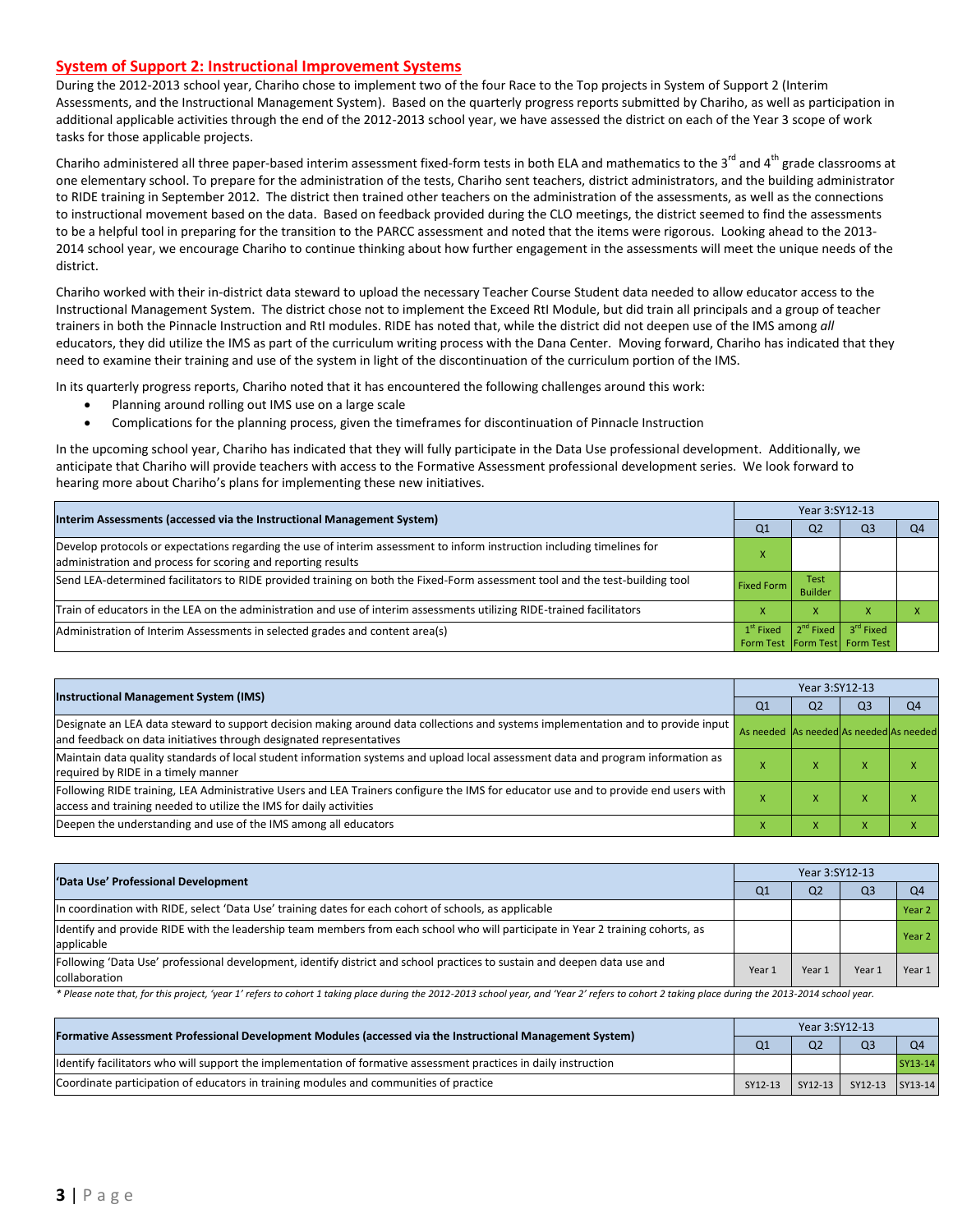#### **System of Support 3: Educator Effectiveness**

During the 2012-2013 school year, Chariho fully implemented all components of System of Support 3 - the Rhode Island model for teacher and building administrator evaluations; and final effectiveness ratings for all teachers and building administrators have been submitted to RIDE using the Educator Performance and Support System. Based on the quarterly progress reports submitted by Chariho, as well as participation in additional applicable activities through the end of the 2012-2013 school year, we have assessed the district on each of the Year 3 scope of work tasks for Educator Evaluation.

During the 2012-2013 school year, all applicable Chariho administrators attended teacher and building administrator evaluator trainings. RIDE is also pleased to note that teachers and evaluators within the district participated in supplemental activities, such as Student Learning Objective workshops and the FFTPS calibration videos. We hope that participants found these supports helpful in increasing comfort with the evaluation process. Additionally, district administrators have attended and/or registered for applicable summer 2013 training. In the Collaborative Learning for Outcomes meeting, Chariho noted that they were able to utilize the Educator Performance and Support System (EPSS) to facilitate the evaluation process. Looking ahead, RIDE would like to remind the district of their responsibility to ensure that all personnel responsible for evaluating both teachers and building administrators participate in applicable training activities.

In its quarterly progress reports, Chariho noted that it has encountered the following challenges around this work:

- Capacity issues
- SLO development and implementation

As we enter into the final year of the Race to the Top grant, RIDE encourages Chariho to continue to engage their CLO peers in thinking about continuous support for evaluation implementation, as well as how evaluation data is being used to identify professional development needs.

|                                                                                                                                                                                                      |                           |                | Year 3:SY12-13                             |                                  |
|------------------------------------------------------------------------------------------------------------------------------------------------------------------------------------------------------|---------------------------|----------------|--------------------------------------------|----------------------------------|
| <b>Educator Evaluation</b>                                                                                                                                                                           | Q <sub>1</sub>            | Q <sub>2</sub> | Q <sub>3</sub>                             | Q <sub>4</sub>                   |
| Participate in educator evaluation model design, development and refinement feedback opportunities                                                                                                   | X                         | X              | $\mathsf{X}$                               | $\mathsf{x}$                     |
| Identify District Evaluation Committee members, responsible for monitoring the implementation of the system and providing<br>recommendations to LEA leadership teams                                 |                           |                |                                            | x                                |
| ldentify individuals who will serve as primary and, if applicable, secondary/complementary evaluators                                                                                                |                           |                |                                            | $\mathsf{x}$                     |
| Send all required evaluators to RIDE-provided evaluator training on model; Send evaluators and system administrators to training on<br>the Educator Performance Support System (EPSS) data system    |                           |                | Mid-year<br>half-day<br>training           | Mid-year<br>half-day<br>training |
| Examine LEA Policies and Contracts for Challenges; where applicable, consider memorandums of understanding or contract renewal<br>language which will support district implementation of evaluations | X                         | X              | X                                          | X                                |
| Create a plan for the appropriate use of funds to support implementation of educator evaluation system                                                                                               |                           |                |                                            | $\mathsf{x}$                     |
| Complete required components of RI Model for educator and building administrator evaluations                                                                                                         | SLOs and<br>Goals         | Midyear        | Midyear<br>Conference Conference Summative | <b>EOY Report</b><br>&<br>rating |
| Submit evaluation data and documentation (e.g. component and summative level ratings, verified rosters); provide other requested<br>information to support RIDE research and system improvement      | $\boldsymbol{\mathsf{x}}$ | X              | $\mathsf{x}$                               | $\mathsf{x}$                     |
| Use Evaluation Data to identify individual and school/district-wide professional development needs and act on those needs                                                                            |                           |                | $\mathsf{x}$                               | $\mathsf{x}$                     |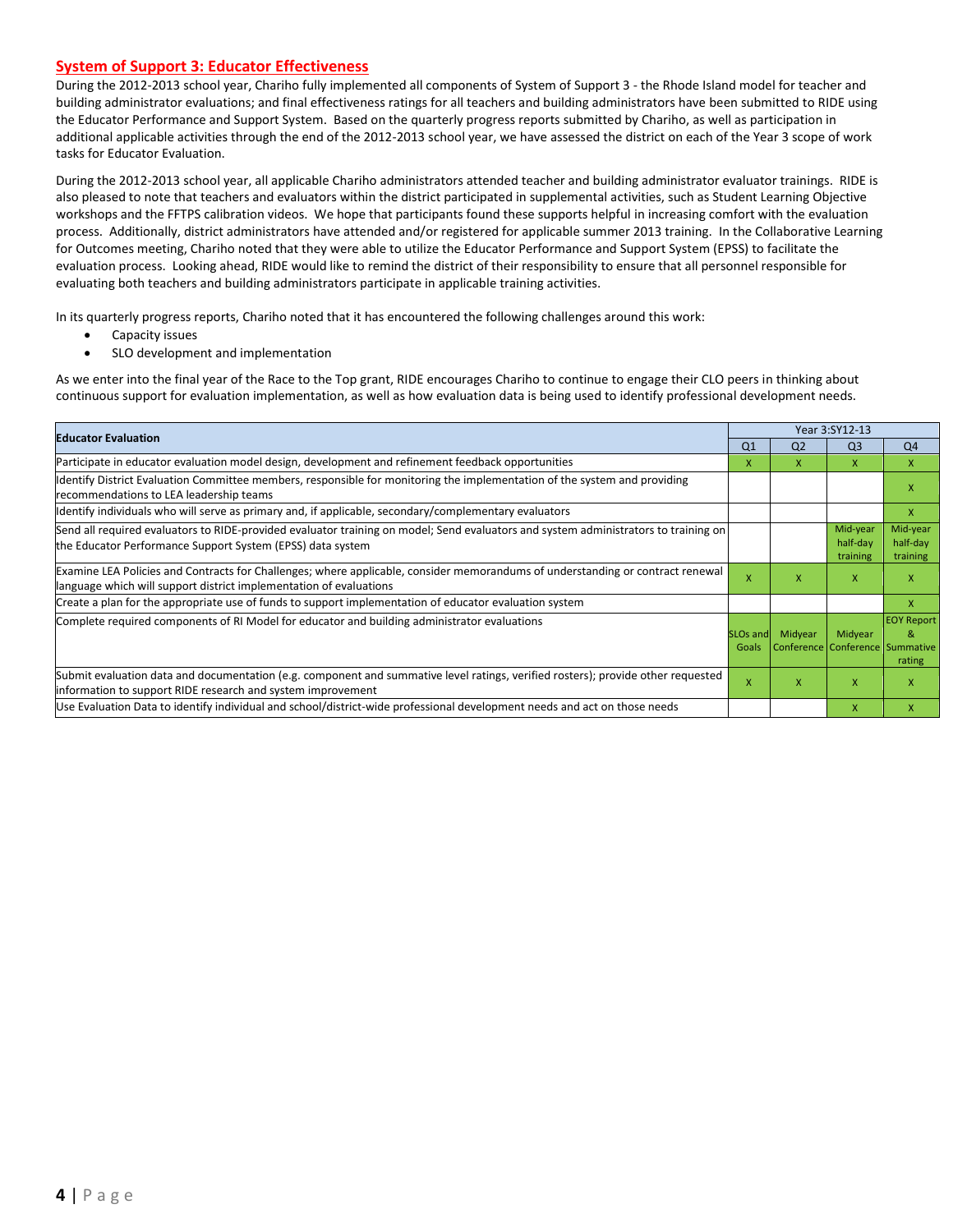#### **System of Support 4: Human Capital Development**

During the 2012-2013 school year, Chariho participated fully in the Beginning Teacher Induction program. Based on the quarterly progress reports submitted by Chariho, as well as participation in additional applicable activities through the end of the 2012-2013 school year, we have assessed the district on each of the Year 3 scope of work tasks for Beginning Teacher Induction. Additionally, Chariho has continued their utilization of SchoolSpring for recruitment of staff on an as needed basis.

RIDE was pleased to note that Chariho found the Beginning Teacher Induction program helpful, and that the feedback from both teachers and coaches was positive. In its quarterly progress reports, Chariho did not note any challenges around this work.

In the upcoming CLO sessions, RIDE looks forward to engaging in a deeper conversation around the revisions that Chariho and other LEAs have made to their hiring policies, timelines, and processes in order to support broader human capital initiatives including recruitment of highly qualified and diverse candidates and providing data-driven induction support to beginning teachers.

| <b>Beginning Teacher Induction</b>                                                                                                                                                       |                | Year 3:SY12-13 |                |    |  |  |  |
|------------------------------------------------------------------------------------------------------------------------------------------------------------------------------------------|----------------|----------------|----------------|----|--|--|--|
|                                                                                                                                                                                          | Q <sub>1</sub> | Q <sub>2</sub> | Q <sub>3</sub> | Q4 |  |  |  |
| If applicable, recommend potential Induction Coaches to RIDE                                                                                                                             |                |                |                |    |  |  |  |
| Review and revise hiring policies, timelines and processes in order to support appropriate and timely projections for anticipated hires<br>requiring induction coach services            |                |                |                |    |  |  |  |
| Provide RIDE with list of beginning teachers who will receive Induction Coach support in a timely manner in order to ensure that all<br>beginning teachers have coaching                 | ж              |                |                |    |  |  |  |
| Participate in RIDE-provided information opportunities in order to learn about induction coach program                                                                                   |                |                |                |    |  |  |  |
| Provide feedback to RIDE on the development and integration of existing mentorship programs into a sustainable, instructionally-<br>focused state or district-wide Induction Coach model |                |                |                |    |  |  |  |

The contents of this report were developed under a Race to the Top grant from the U.S. Department of Education. However, those contents do not necessarily represent the policy of the U.S. Department of Education, and you should not assume endorsement by the Federal Government.